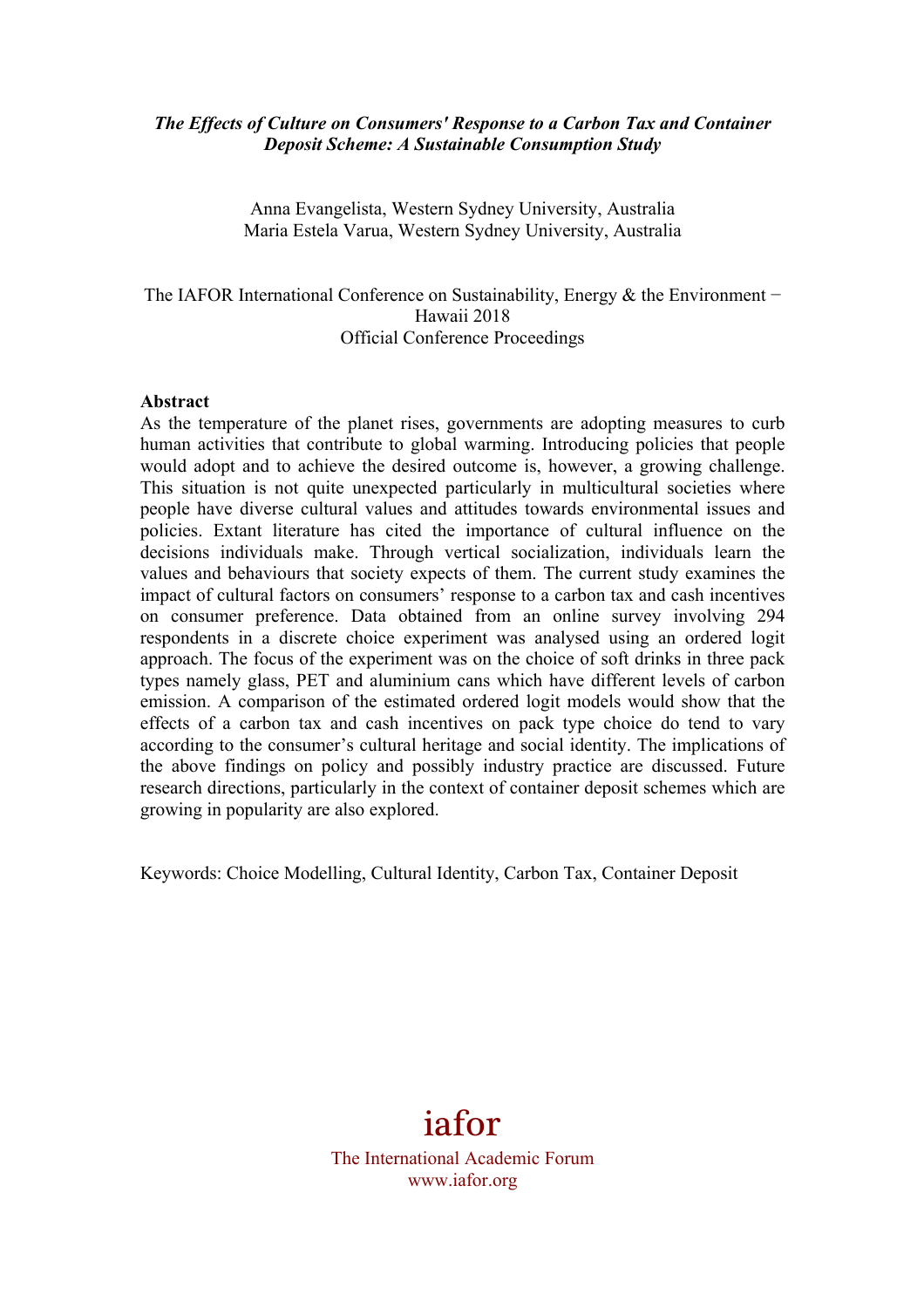#### **Introduction**

The rising temperature of the planet has led to greater interests in governments to introduce policies to mitigate its adverse effects. Producing more goods to meet demand is causing resources to become scarcer and pollution to rise. Policies to change consumer behavior is now more important than ever to lessen the effects of global warming.

#### **Literature Review and Research Objectives**

Utility theory states that consumers will behave in such a way that it will bring them the greatest satisfaction. Disincentives such as taxes and fines make certain behaviors such as littering and choosing carbon intensive products to be costly or undesirable. Incentives on the other hand make buying certain products more desirable such as rebates for solar panels and container deposits to encourage recycling. Policies, intentionally or consequentially, can change the satisfaction that certain behaviors will bring to the consumer.

Standard economic theory assumes that preference is exogenous and invariant. This assumption has been criticised in many studies. According to Van Den Bergh, Ferreri-Carbonell, and Munda (2000), there are interactions in an economic system which can affect preferences and hence utility. In an environmental tax regime, consumers may compare their purchasing intentions with friends and family to see if it is worthwhile to switch to less polluting products. From a social norms perspective, what other people do and think matters (Farrow, Grolleau, and Ibanez, 2017) which means that significant others can influence a person's environmental behaviour.

Previous studies have shown that attitudes toward the environment have an influence on sustainable environmental behaviour such as demand for green electricity and reduction of energy consumption (Van den Bergh, 2008). There also are studies that examined the effects of culture which sociologists have identified as the underlying factor that dictates the values and beliefs of consumers about the environment and its protection (Kletzan, 2002). These studies show that aside from economic factors, the effects of psychological, cultural and social factors need to be analysed to gain a better understanding about how people will respond to environmental policies.

Understanding the effects of culture on environmental behaviour is made more important in a multicultural society such as Australia's. In a multicultural society, policies may not achieve its expected results. The wants that policy makers assume consumers to have may not apply across cultural groups. One's culture and the people outside it can influence an individual's values. Their upbringing and exposure to other cultures may have taught them that benefits or outcomes from policies do not always bring the satisfaction they want.

This study therefore aims to examine among others, the influence of culture on an individual's response towards environmental policies. A choice experiment employing a carbon tax and container deposit was conducted. The experiment was designed to help understand how a cross-section of consumers choose the pack type of an everyday product, the soft drink. It is widely known that packaging impacts the environment as the material and process used to produce them involve significant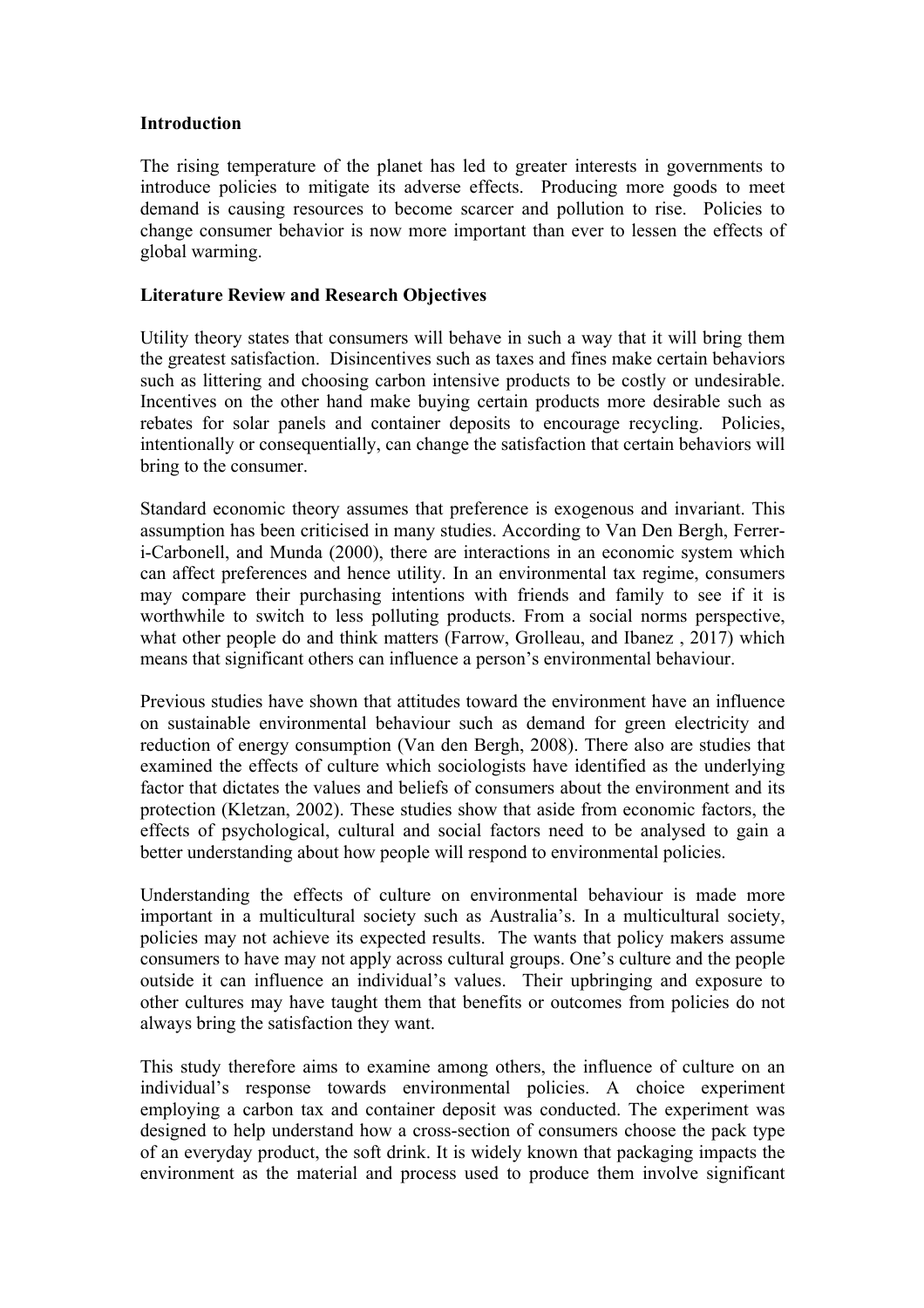levels of carbon emission. The three commonly used pack types namely, glass, PET, and aluminium cans with varying levels of carbon tax and container deposit comprise the core elements of the choice sets in the current study. A carbon tax represents a punitive instrument placed on goods and services that emits high levels of carbon during its manufacturing or delivery. The resulting price will be higher, making it costlier. A container deposit rewards consumers when they return a container or packaging for recycling. It is an incentive to encourage ecologically friendly behavior.

## **Methodology**

#### **Data collection**

The survey was conducted online and an external agency was employed to recruit the respondents. There were 294 respondents who completed the survey. Adults aged 18 to 40 years living in the Greater Sydney Area formed the sample. This age group consumes the most carbonated drinks.

Although budget constraints prevented recruiting a national sample, there also was another advantage in restricting the sample to Greater Sydney. Greater Sydney has the lowest proportion of adults aged 18 to 40 who are born in Australia, making it more culturally diverse than other capital cities for the said age group  $(ABS<sup>1</sup>, 2016)$ .

#### **Experimental design and choice sets**

A full factorial 2x2x3x3 choice experiment was designed for the study. Each respondent was presented with six choice sets, each one with three carbonated drinks to choose from. A drink in a glass bottle, plastic bottle and aluminum can featured in each set. Figure 1 shows an example of a choice set. A carbon tax, container deposit or both were assigned randomly to each drink.



Figure 1 - Example of a choice set shown to a respondent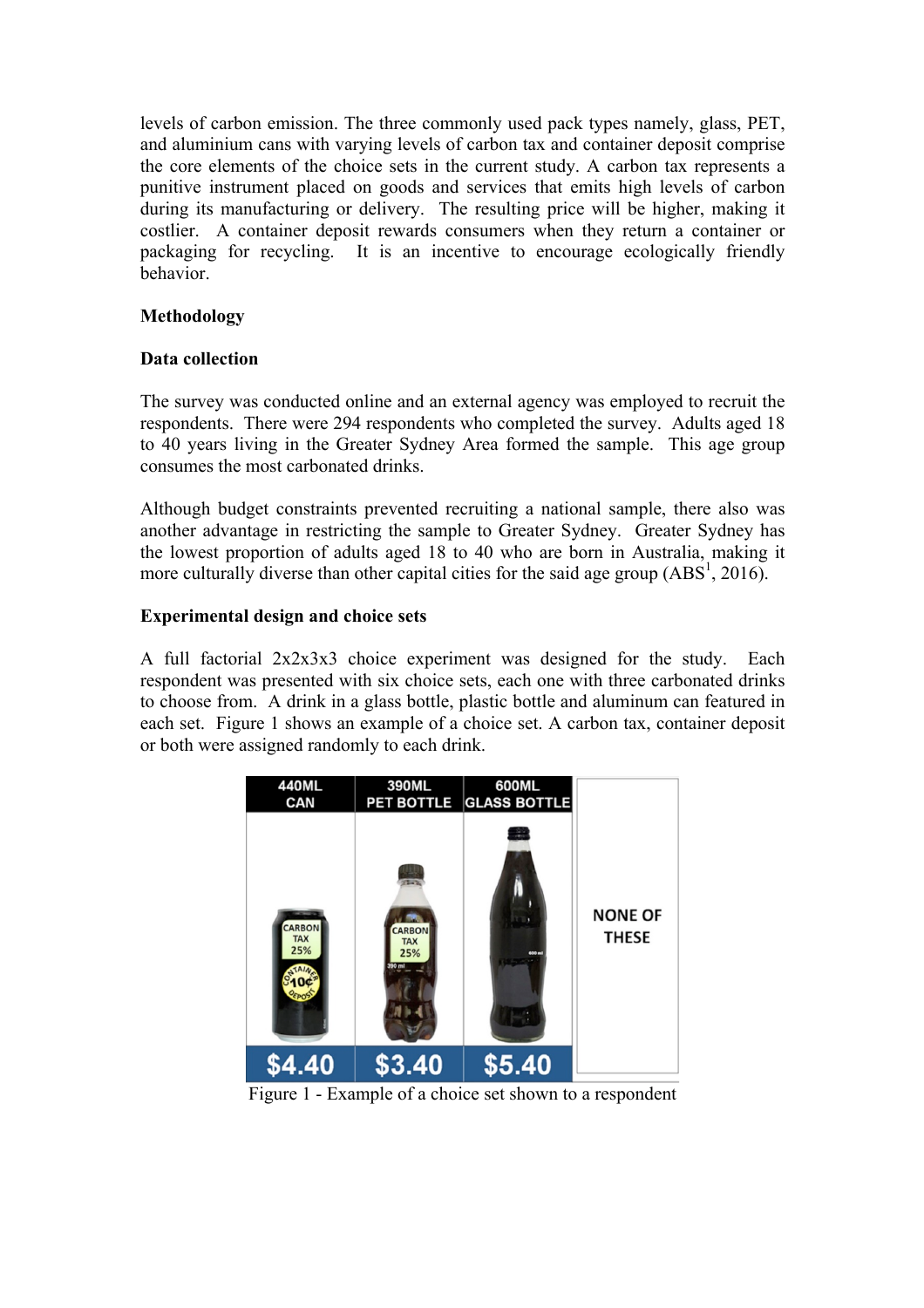#### **Attributes tested and scale questions**

Table 1 shows the attributes, levels tested in the experiment used in the analysis. A drink received a pack size category, small or large, randomly. Depending on the category, a volume level was picked at random to be shown on the choice sets. Table 3 shows the pack size category and the set of volume levels for each. The codes used for the pack type reflects carbon emissions produced during manufacturing. Table 4 shows the carbon emission levels generated by each pack type, ranked from the lowest to the highest.

The covariates included demographic information and the scale items described in Table 5. These scales show how environmentally aware the respondent is, the behaviour he or she has adopted to help the environment and the belief that such actions can make a difference.

## **Identity points allocation**

The respondents allocated 100 points across different items that define who they are today in the survey. This is adapted from the Golden Bear Omnibus conducted by the University of Berkeley (Abdelal, 2009) with two fundamental differences. In the Omnibus study, respondents had to give points on prescribed items while in the current study, the respondents selected the items themselves. If an item was not relevant, alternative words were presented for their selection. The other difference is the presence of *other* as an item. Respondents who are task sensitive will make choices based on items presented to them. In this case, respondents may assign points because they felt they had to. Including "other" allowed them not to use items that had no meaning for them.

| <b>Attribute</b>                             | <b>Levels</b>        |
|----------------------------------------------|----------------------|
|                                              | $0\%$                |
| Carbon Tax (added after the $\text{GST}^2$ ) | 10%                  |
|                                              | 25%                  |
| Deposit (added after the GST)                | \$0.00               |
|                                              | \$0.10               |
| <b>Size</b>                                  | Small                |
|                                              | Large                |
|                                              | Glass bottle         |
| Pack type                                    | PET (Plastic) bottle |
|                                              | Aluminium can        |

| Table 1 - Attributes tested and levels |  |  |
|----------------------------------------|--|--|
|                                        |  |  |

| Table 2 - Attributes tested and levels |  |  |
|----------------------------------------|--|--|
|----------------------------------------|--|--|

| Pack size category | Volume levels (ml)           |
|--------------------|------------------------------|
| Small              | 250, 300, 330, 375, 385, 390 |
| Large              | 440, 450, 600                |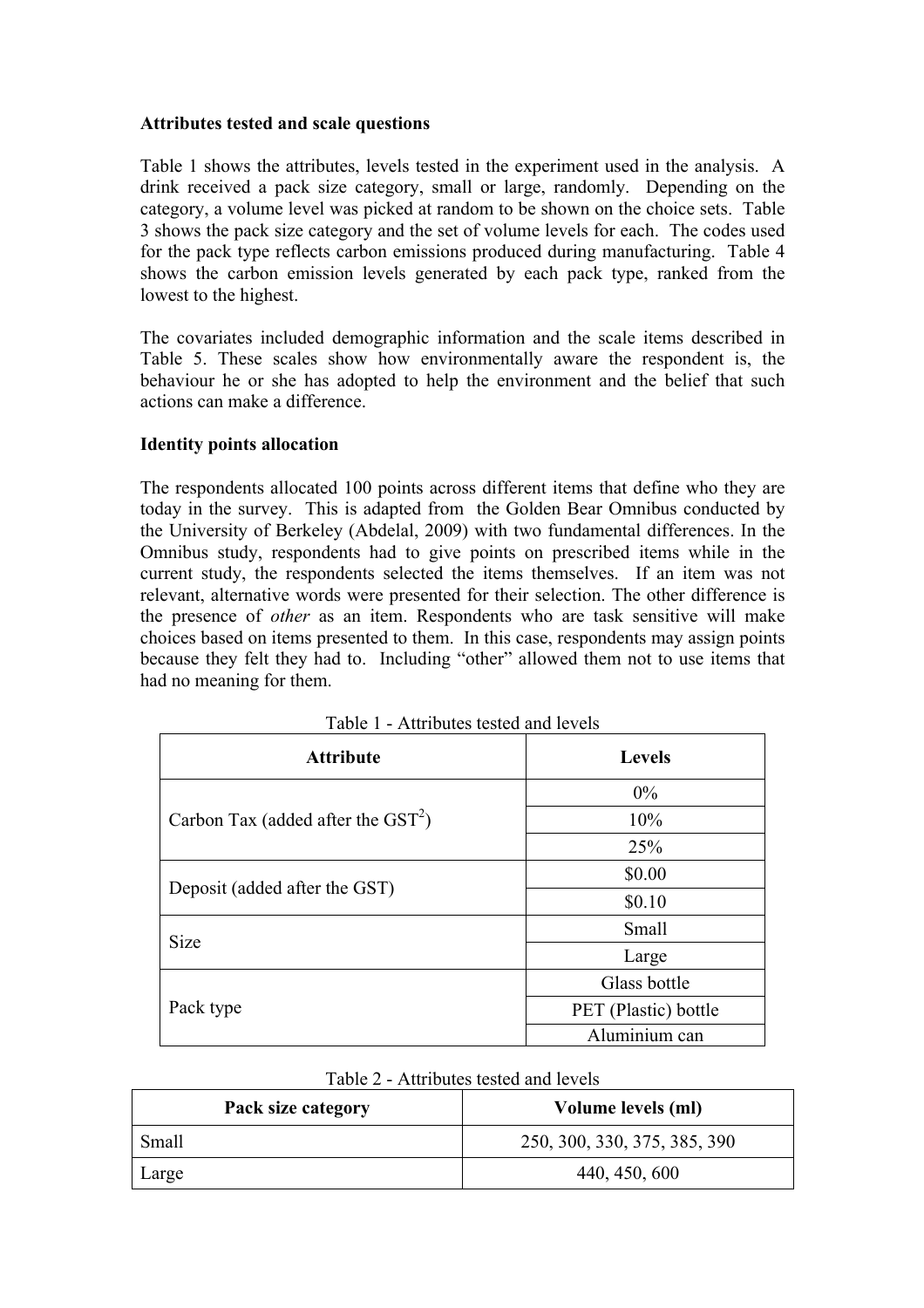| <b>RANK</b> | Pack type                           | Manufactured<br>Weight | <b>Carbon Emitted</b> |
|-------------|-------------------------------------|------------------------|-----------------------|
|             | Glass                               | 1 Tonne                | 0.59 Tonnes           |
|             | Polyethylene<br>Terephthalate (PET) | 1 Tonne                | 2.56 Tonnes           |
|             | Aluminium                           | Tonne                  | 16.4 Tonnes           |

Table 3 - Carbon emission produced for one tonne packaging type manufactured from raw material. Source: DECCW<sup>3</sup>, 2010)

| Scale                                                                                              | Description                                                                                                                                                                                                        |
|----------------------------------------------------------------------------------------------------|--------------------------------------------------------------------------------------------------------------------------------------------------------------------------------------------------------------------|
| <b>Ecologically Conscious Consumer</b><br><b>Behaviour</b><br>(Straughan & Roberts, 1999)          | Only 11 items were retained to reduce the<br>questionnaire's length. The respondents<br>were asked how regularly they performed<br>certain ecological behaviours, from Never<br>$(0)$ to Always $(100)$ .          |
| <b>New Environmental Paradigm</b><br>(Dunlap, 2008: Dunlap, Van Liere,<br>Mertig, and Jones, 2000) | Only 10 items were retained from this scale.<br>The respondents were asked if they Strongly<br>Disagree $(0)$ or Strongly Agree $(100)$ with<br>each statement describing the current state<br>of the environment. |
| <b>Perceived Consumer Effectiveness</b><br>(Straughan & Roberts, 1999)                             | Only 3 items were retained for relevance.<br>The respondents were asked if they Strongly<br>Agree or Disagree with each statement on<br>the environmental impact<br>that<br>an<br>individual's action can bring.   |

## Table 4 - Scales used in the questionnaire

## **Transformed variables**

Below are the newly created variables used in estimating the models.

- **1.** Deposit (%) **-** The amount of the container deposit was expressed as the share of the price shown to the respondent.
- **2.** Tax (\$) -The dollar amount of the carbon tax rate was calculated by multiplying it by the price with the sales tax or GST (shelf price) before the container deposit was added.
- **3.** Newrate This variable represents the additional amount added to the shelf price relative to the sales tax (GST). It was computed by taking the difference between the sales tax and the combined dollar amount of the carbon tax and container deposit divided by the sales tax. The advantage of this variable is that even if no instrument was applied to a drink, it will still register a value.
- **4.** Eccb10 This variable is a measure of how often the respondent demonstrated an ecologically friendly behaviour. It was adapted from Straughan and Roberts' (1999) average score for ecologically conscious behaviour.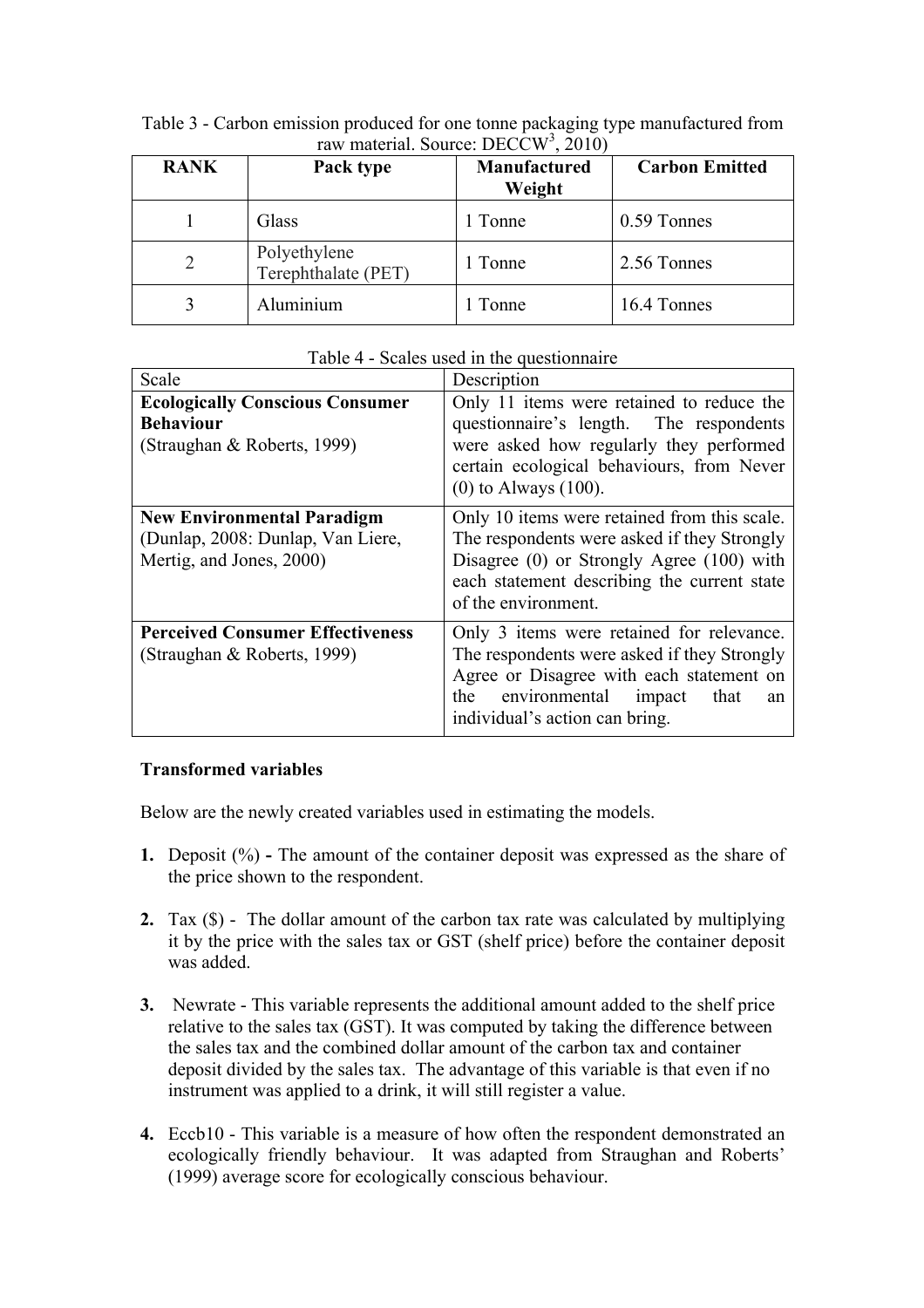- **5.** Relative ranking of attributes The relative importance of an attribute compared to the other attributes identified by the respondent as important in choosing the pack type of a soft drink.
- **6.** Recoded income and age variables -To be consistent with symmetrical coding required for discrete choice experiments, it was decided to ensure that demographic variables were also coded symmetrically. The income categories were retained from the 2011 Census (ABS, 2011) with exception of combining "Negative Income" and "No Income" as one category. The eleven categories were coded symmetrically where -5 was given to the lowest and +5 to the highest income level. The calculated age of the respondents based on their year of birth was also symmetrically coded. Those aged 18 received a code of -11 and those who were 40 received a code of  $+11$ .

## **Data Analysis & Results**

The analysis was undertaken using an ordered logistic probability approach using the software, NLOGIT<sup>4</sup>. A general model was first estimated for the entire sample followed by one model for each of the six regions representing the ancestry of the respondents. For those whose ancestries were from more than one region, the respondents were included in more than one model. The model for each region retained only the significant variables from the general model.

The estimated models for respondents with ancestries from Africa, Asia, Europe and the Middle East initially showed that ECCB10 was significant. A regression was performed for each region using items to which they were asked to allocate points. The results presented in these estimates were the forecasted scores (ECCB10R) from these regressions.

#### **Cultural composition of the sample**

Table 5 shows the ancestries of the respondents. As it is possible for a respondent to have ancestries from more than one region, the figures in Table 5 do not add up to 100%.

| Sample size, $n = 294$                       |        |  |  |
|----------------------------------------------|--------|--|--|
| <b>Proportion of sample</b><br><b>Region</b> |        |  |  |
| Africa                                       | 3.74%  |  |  |
| The Americas                                 | 8.50%  |  |  |
| Asia                                         | 44.22% |  |  |
| Europe                                       | 48.98% |  |  |
| The Middle East                              | 4.76%  |  |  |
| Oceania                                      | 20.41% |  |  |

Table 5 - Ancestries of respondents

#### **Results for entire sample**

The results for the entire sample are shown in Table 6. All the variables were significant at 1% or 5% except for Newrate. The combination of a carbon tax and deposit was not significant. The major findings are discussed below: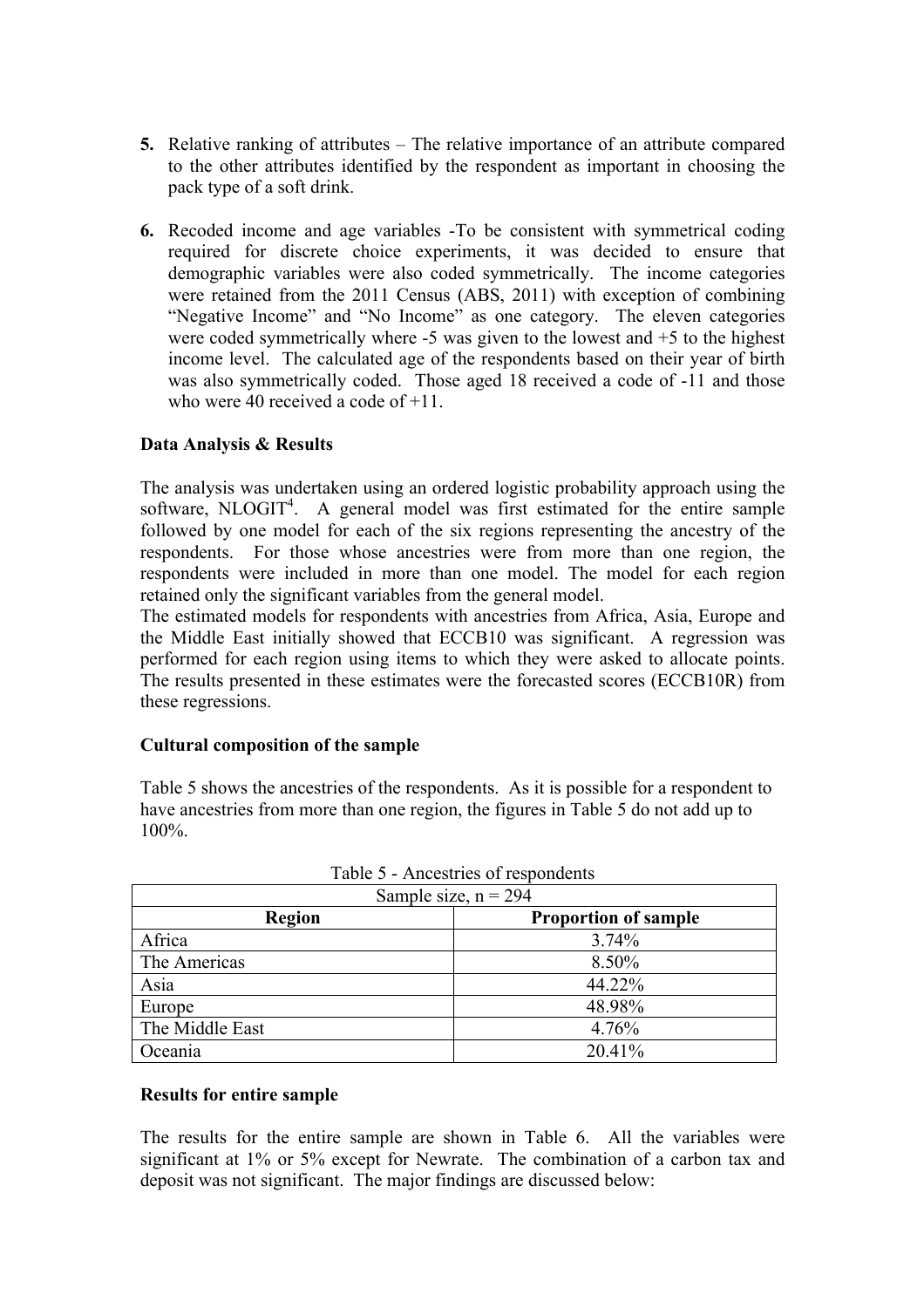# **1. The carbon tax in itself is not a punitive instrument**

A respondent is less likely to choose a drink with a carbon tax as shown by the negative coefficient of the carbon tax [Tax(Coded)]. Importance placed on the tax could partially account for this result as shown by the coefficient's size for  $[Tax(Coded) \times RankTax]$ .

Environmentally friendly behavior complements the importance placed on the carbon tax. The coefficient [RankTax  $\times$  ECCB10] shows that environmentally friendly respondents, to whom the carbon tax is important will not buy a drink that had one. Respondents who have higher incomes are more willing to pay a higher carbon tax for their drink. The coefficient for the interaction term between the dollar amount of tax and income  $\text{Tr}(S) \times \text{Income}$  was positive. Those with higher incomes might continue to buy carbon intensive products because they can afford the carbon tax.

# **2. The container deposit can work as a reward**

The container deposit did make a drink more attractive. The coefficient for the coded deposit was positive. Respondents were more likely to choose a drink with a container deposit if it was important to them. The coefficient for the interaction between importance and the deposit's share of price was larger [Deposit(%)  $\times$ RankDeposit].

Environmental awareness and the importance placed on the container deposit had opposite effects. The coefficient for the interaction term between importance and the NEP score was negative [Newrate  $\times$  ECCB10]. An environmentally-aware respondent will choose a drink that has a container deposit even if it was not important to him/her.

The belief that one's actions can help the environment did complement the container deposit. The interaction term between container deposit and the PCE score was positive [Deposit(%)  $\times$  PCE]. A respondent who believes on their actions and places importance on the deposit will choose a drink that has one.

## **3. Other variables affect combinations of the carbon tax and container deposit**

The combined effects of the carbon tax and container deposit was only significant when other variables were included. The coefficient for the interaction term between Newrate and coded size was negative and statistically significant [Size  $\times$  Newrate]. Respondents are less likely to choose larger sized drinks with a container deposit and higher carbon tax rates. Consumers are not willing to pay more for volume if a deposit and a higher tax rate are involved.

The combined effects did not complement environmentally friendly behavior. The interaction term between the Newrate and ECCB was negative [Newrate  $\times$  ECCB10]. A respondent who observes environmentally friendly behavior is less likely to choose a drink with a higher carbon tax and a container deposit. The coefficient also suggests that combining tax and deposit is a useful deterrent for consumers who do not care about the environment. Respondents who have lower ECCB10 scores will not choose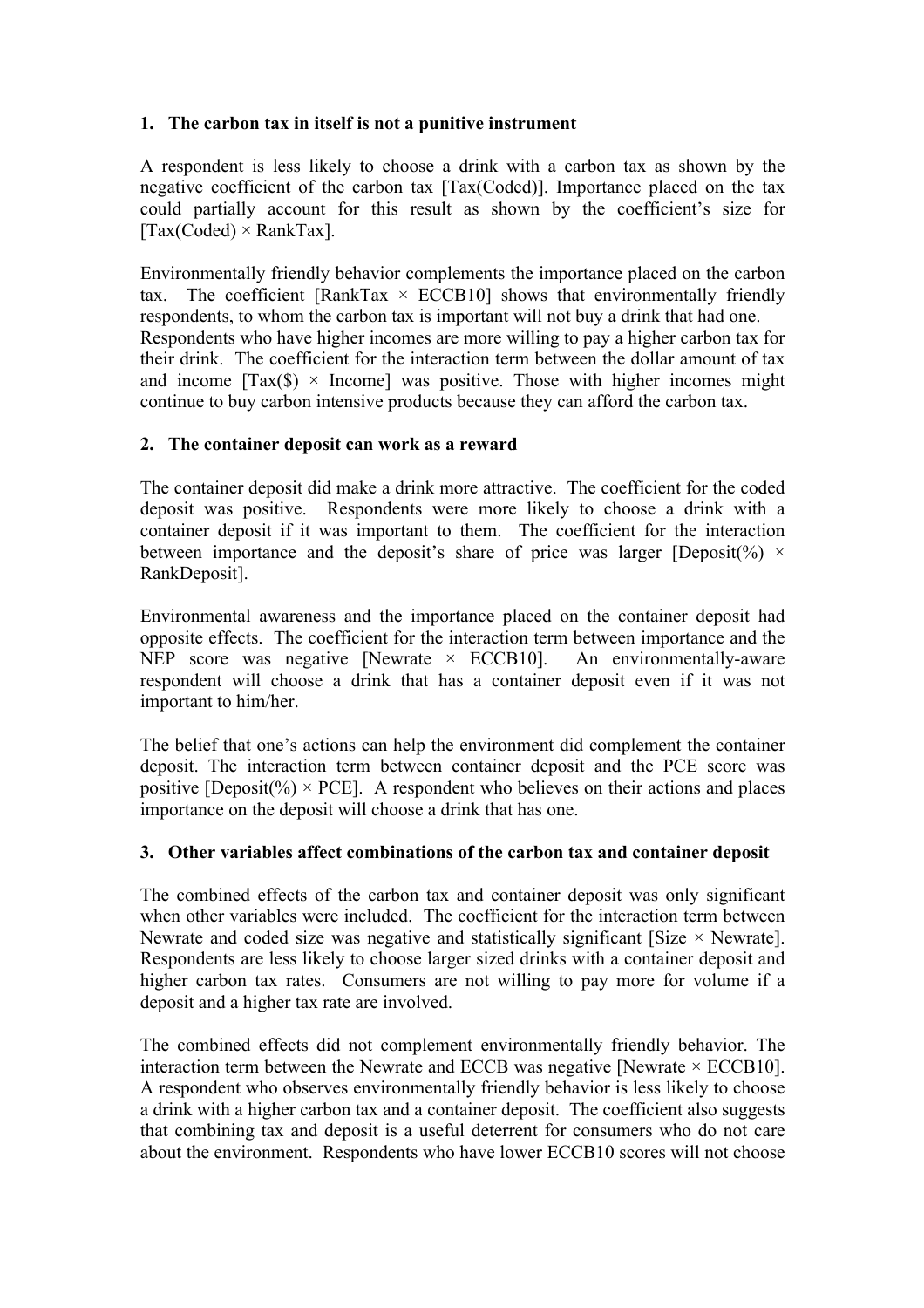a drink with higher carbon tax and deposit. They will choose a drink with either a lower carbon tax, container deposit or both.

#### **Classes of respondents**

Based on the estimated models for individual regions, three respondent groups which showed similar significant variables within each group were identified.

Group 1: Attribute sensitive respondents

This group consists of consumers who chose their drinks based on product attributes only.

|                                                                 | <b>Entire Sample</b> |
|-----------------------------------------------------------------|----------------------|
| Volume (ml)                                                     | $0.00671***$         |
|                                                                 | (0.00046)            |
| $Tax(Coded)^5$                                                  | $-0.53565**$         |
|                                                                 | (0.25324)            |
| Price with sales tax (GST)                                      | $-1.14286***$        |
|                                                                 | (0.05528)            |
| Deposit (Coded) <sup>6</sup>                                    | $0.19395***$         |
|                                                                 | (0.06029)            |
| Newrate <sup>7</sup>                                            | 0.14624              |
|                                                                 | (0.20760)            |
| Newrate $\times$ ECCB10                                         | $-0.07294***$        |
|                                                                 | (0.02202)            |
| $Size^8 \times$ Newrate                                         | $-0.08638***$        |
|                                                                 | (0.02730)            |
| Size $\times$ Age(Coded) <sup>9</sup>                           | $-0.01497***$        |
|                                                                 | (0.00504)            |
| $Tax(Coded) \times RankTax^{10}$                                | $-0.34302$ ***       |
|                                                                 | (0.05494)            |
| RankTax $\times$ ECCB10                                         | $-0.02165***$        |
|                                                                 | (0.00871)            |
| $\text{Tax}(\$)^{11} \times \text{ Income} (\text{Coded})^{12}$ | $0.05172***$         |
|                                                                 | (0.02237)            |
| Deposit(%) <sup>13</sup> × RankDeposit <sup>10</sup>            | $10.5970***$         |
|                                                                 | (2.77327)            |
| RankDeposit $\times$ NEP                                        | $-0.03492$ ***       |
|                                                                 | (0.01129)            |
| Deposit(%) $\times$ PCE                                         | 1.71880***           |
|                                                                 | (0.51216)            |
| Price $\times$ RankPrice <sup>10</sup>                          | $-0.02912***$        |
|                                                                 | (0.00969)            |
| Threshold $-Mu(1)$                                              | $0.03441***$         |
|                                                                 | (0.01771)            |
| Threshold $-Mu(2)$                                              | 1.62938***           |
|                                                                 | (0.04294)            |

Table 6 – Results of the Ordered Logistic Regression for the entire sample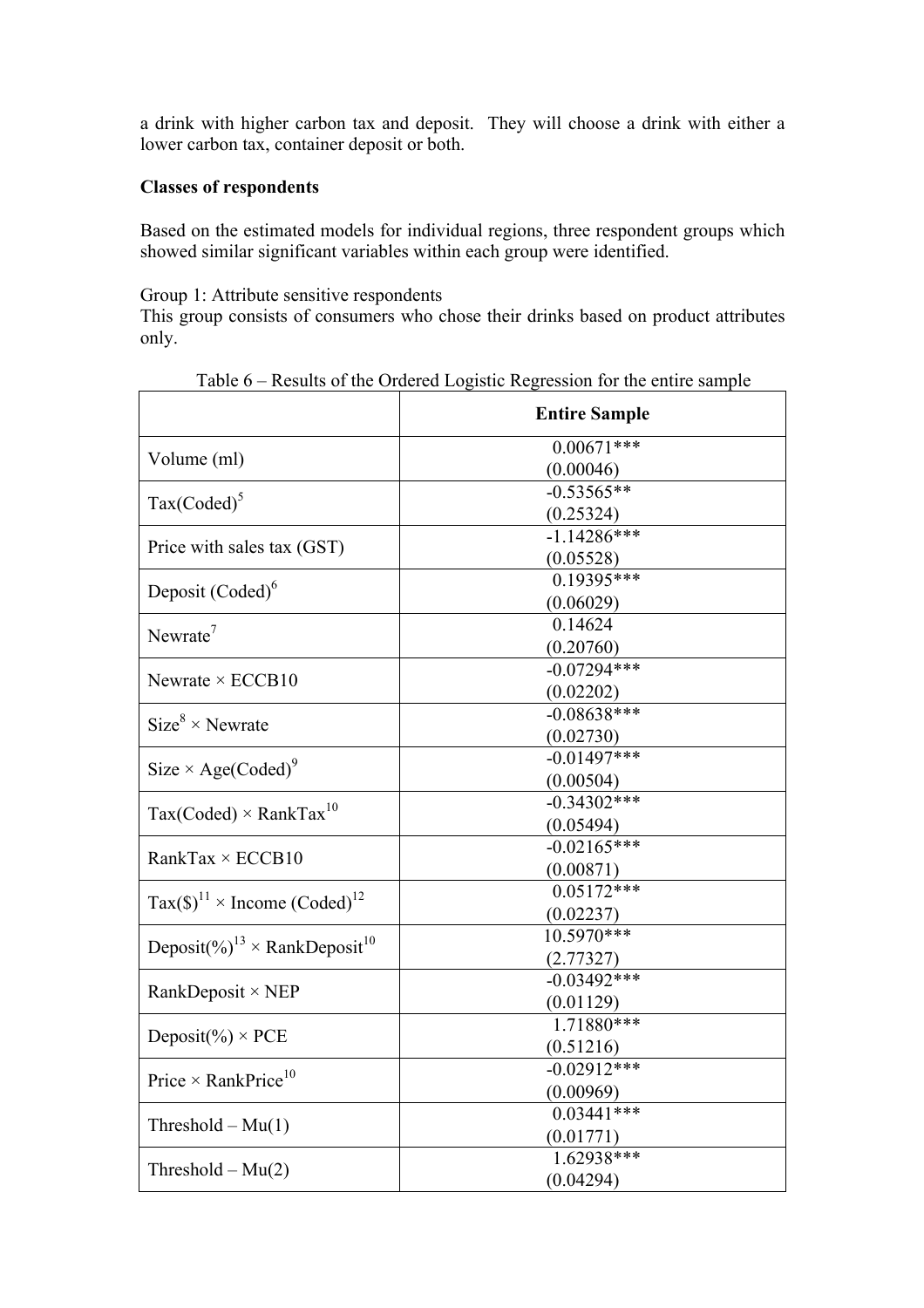| Log-likelihood                                                                         | -4885.42288 |  |
|----------------------------------------------------------------------------------------|-------------|--|
| Restricted Log-likelihood                                                              | -5369.63782 |  |
| Chi-Square                                                                             | 968.42989   |  |
| Degrees of Freedom                                                                     | 14          |  |
| McFadden Pseudo $R^2$                                                                  | 0.0901765   |  |
| No. of Observations (N)                                                                | 5749        |  |
| Variables $(K)$                                                                        | 17          |  |
| Information Criteria AIC                                                               | 9804.80000  |  |
| AIC/N                                                                                  | 1.70500     |  |
| *** P-value $\leq 0.01$ ; ** P-value $> 0.01 \< = 0.05$ , * P-value $> 0.05 \< = 0.10$ |             |  |

Group 2: Ecological responsive respondents

The results for this group show that environmental behavior (ECCB10R) either complemented or worked in opposite directions with the product attributes. Group 3: Multi-attribute responsive respondents

The estimated ordered logit model for this group showed that almost all of the variables that were significant for the entire sample were also significant for this group. Some of the product attributes and their environmental attitudes played a part in their choices.

## **Results for Attribute sensitive respondents**

Table 7 shows the results for respondents with ancestries from The Americas and Oceania. The results for Oceania are the only ones shown in this paper as it had a bigger sample. The raw data showed that the container deposit was significant for both regions. To improve the model for The Americas, the container deposit's share of the shown price was used. The coefficients of the container deposit are not comparable with Oceania. Below are the significant results.

| Table / - Results for Attribute Responsive Consumers |                        |                |  |
|------------------------------------------------------|------------------------|----------------|--|
|                                                      | Americas <sup>14</sup> | Oceania        |  |
|                                                      | $0.00314**$            | $0.00619***$   |  |
| Volume (ml)                                          | (0.00141)              | (0.00091)      |  |
|                                                      |                        | $-0.91559***$  |  |
| Tax(Coded)                                           |                        | (0.14361)      |  |
| Price with GST                                       | $-0.62358***$          | $-1.03627***$  |  |
|                                                      | (0.17200)              | (0.11665)      |  |
|                                                      | $10.7436*$             | $0.11028*$     |  |
| Deposit - (Coded) or Deposit $(\% )$                 | (5.98349)              | (0.06518)      |  |
|                                                      | $-0.39286***$          |                |  |
| Newrate                                              | (0.09596)              |                |  |
| $Size \times$ Newrate                                | $-0.20522**$           | $-0.11680**$   |  |
|                                                      | (0.09523)              | (0.05783)      |  |
|                                                      |                        | $-0.43228$ *** |  |
| $Tax(Coded) \times RankTax$                          |                        | (0.14456)      |  |
|                                                      |                        | $0.10535**$    |  |
| $Tax(\$) \times Income$                              |                        | (0.05106)      |  |
|                                                      | $0.47514***$           | 0.35077***     |  |
| Threshold $-Mu(1)$                                   | (0.06968)              | (0.03902)      |  |

Table 7 - Results for Attribute Responsive Consumers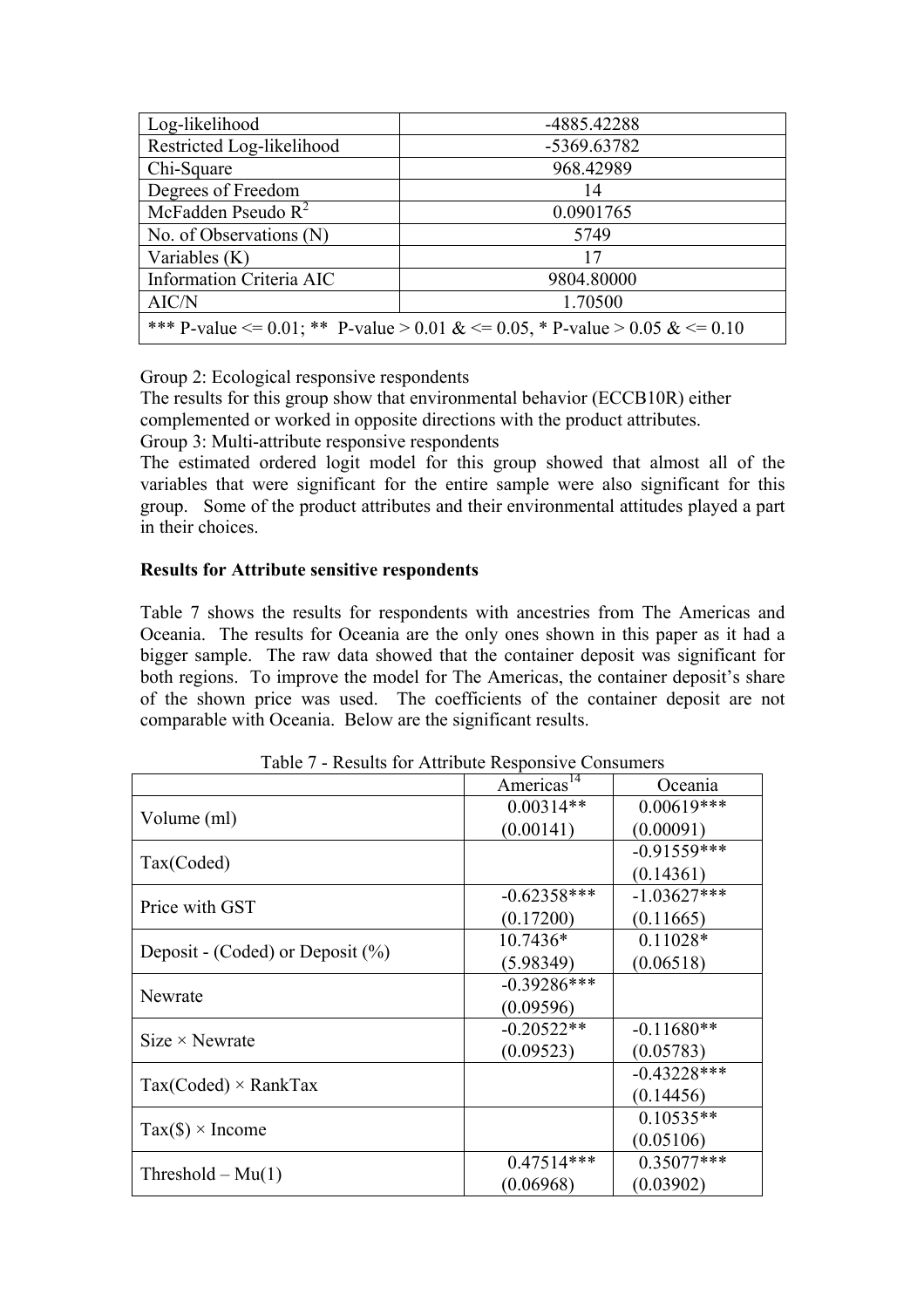|                                                                                        | 1.48817***     | $1.60502***$      |  |
|----------------------------------------------------------------------------------------|----------------|-------------------|--|
| Threshold $- Mu(2)$                                                                    | (0.13667)      | (0.09368)         |  |
| Log-likelihood                                                                         | $-432.72025$   | $-1018.52235$     |  |
| Restricted Log-likelihood                                                              | $-455.55470$   | $-1097.12523$     |  |
| Chi-Square, Degrees of Freedom                                                         | 45.66889, 4    | 157.20576, 6      |  |
| McFadden Pseudo $R^2$                                                                  | 0.0501245      | 0.0716444         |  |
| No. of Observations (N) & Variables $(K)$                                              | $N = 465, K=7$ | $N = 1174, K = 9$ |  |
| Information Criteria AIC, AIC/N                                                        | 879.40, 1.891  | 2055.0, 1.75      |  |
| *** P-value $\leq 0.01$ ; ** P-value $> 0.01 \< = 0.05$ , * P-value $> 0.05 \< = 0.10$ |                |                   |  |

# **1. Respondents with ancestries from Americas considered attributes together**

The results for The Americas showed that respondents did not consider the combined carbon tax and deposit by itself. The variable Newrate by itself was significant for The Americas while it was not for Oceania. This variable was only significant for respondents with Oceanian ancestries with the drink's size [Size × Newrate].

# **2. Tax was important for respondents with ancestries from Oceania**

Respondents with Oceanian ancestries were less likely to buy a drink if the carbon tax rate was high and it was important to them  $[Tax(Coded) \times RankTax]$ . They may place more importance to the carbon tax than for The Americas. The coded carbon tax rate by itself was not significant for The Americas while it was significant for Oceania.

## **3. Those with higher incomes are willing to pay the carbon tax for Oceania**

The dollar amount of the carbon tax and income was significant for respondents with Oceanian ancestries  $[Tax(\$) \times Income]$ . This was not significant for The Americas. Respondents with Oceanian ancestries may be willing to buy carbon intensive products as they can afford to pay the carbon tax.

## **Results for Ecologically Responsive Consumers**

Table 8 shows the results for these respondents. Respondents with ancestries from Africa, Europe and The Middle East showed ECCB10R scores were significant. Results for Europe were only shown in the conference as it had more respondents and because of time constraints. Below are the significant results.

## **1. Importance of product attributes was not significant for Africa**

Current environmental behavior and the belief they can make a difference motivated respondents with African ancestries. Environmentally friendly consumers will choose drinks that have a high carbon tax and a container deposit [Newrate  $\times$  ECCB10R]. Respondents who believes they can make a difference to the environment will buy a drink with a deposit even this had a small share of the price [Deposit(%)  $\times$  PCE].

## **2. The deposit was more important for those with Middle Eastern ancestries**

Environmentally friendly consumers are less likely to buy drinks with high carbon taxes with a container deposit. Scale variables did not influence importance placed on the carbon tax and container deposit. The carbon tax was not significant by itself.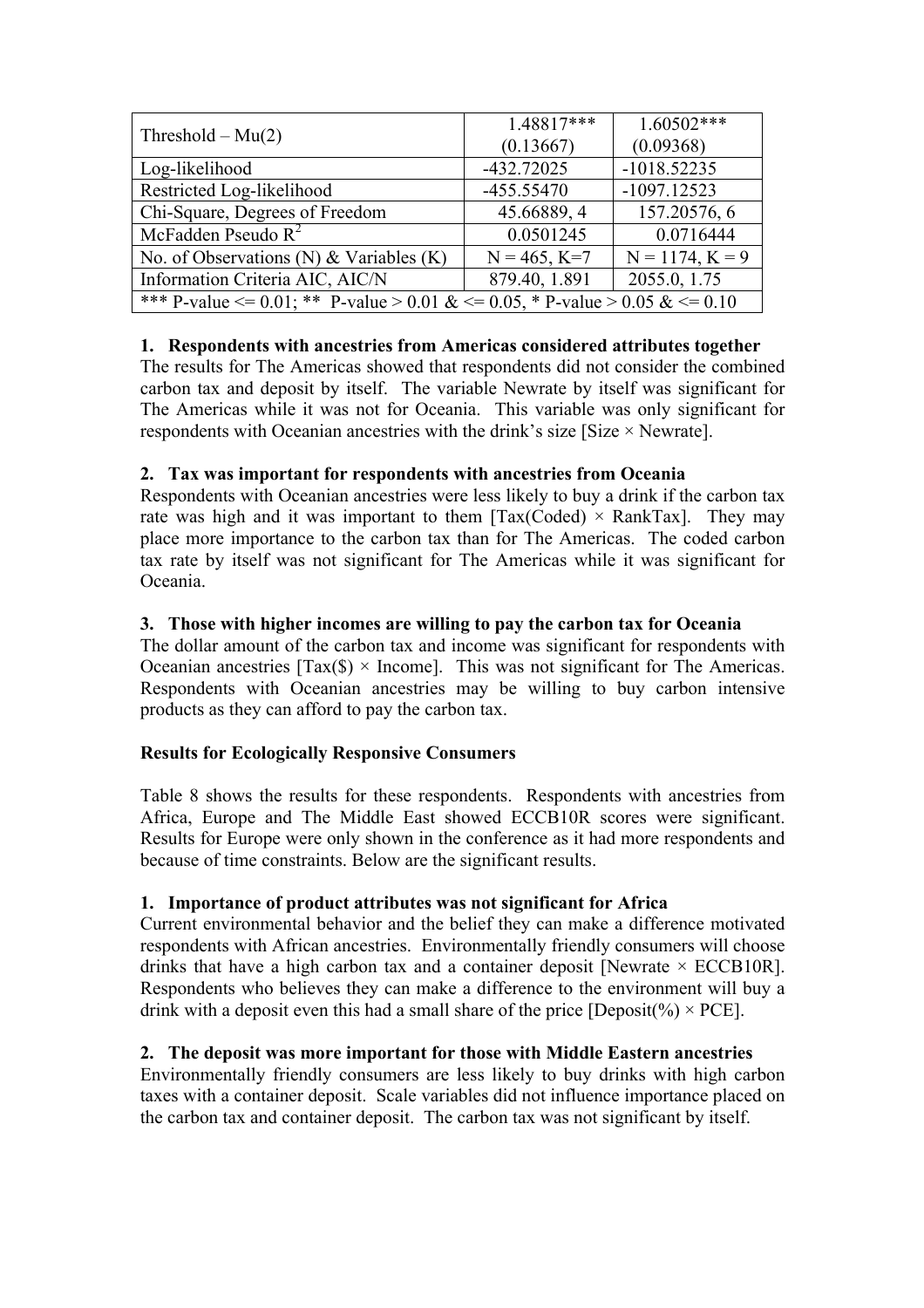#### **3. The carbon tax was more important for those with European ancestries**

Those with European ancestries showed the more environmentally friendly they are, the more likely they will put importance on the carbon tax  $[RankTax \times ECCB10R]$ . This does not mean that they are willing to pay more tax. They are not willing to pay for drinks with higher carbon taxes. These seemingly conflicting results show that these respondents are attentive to the carbon tax.

## **4. Respondents with European ancestries considered the pack size of the drink**

Respondents who had European ancestries paid attention to the drink's size [Size  $\times$ Age(Coded)]. Younger respondents are more likely to choose a drink that is larger. Older respondents are more likely to choose smaller sized drinks.

| rable o - Results for Ecologically Responsive Consumers                      | Africa                    | <b>Europe</b>               | <b>Middle East</b>           |
|------------------------------------------------------------------------------|---------------------------|-----------------------------|------------------------------|
|                                                                              | $0.00533**$               | $0.00923***$                |                              |
| Volume (ml)                                                                  | (0.00226)                 | (0.00065)                   |                              |
|                                                                              |                           | $-.87668***$                |                              |
| Tax(Coded)                                                                   |                           | (0.08511)                   |                              |
|                                                                              | $-0.91\overline{752***}$  | $-1.47286***$               | $-0.18903***$                |
| Price with GST                                                               | (0.28088)                 | (0.08351)                   | (0.03902)                    |
|                                                                              |                           | $8.00425***$                | $0.63202***$                 |
| Deposit - (Coded)                                                            |                           | (2.40691)                   | (0.18114)                    |
|                                                                              | $-0.11216**$              |                             | $-0.06217**$                 |
| Newrate $\times$ ECCB10R <sup>14</sup>                                       | (0.05000)                 |                             | (0.02640)                    |
|                                                                              |                           | $-0.07376*$                 |                              |
| $Size \times$ Newrate                                                        |                           | (0.03845)                   |                              |
|                                                                              |                           | $-0.02171***$               |                              |
| $Size \times Age(Coded)$                                                     |                           | (0.00681)                   |                              |
|                                                                              |                           | $-0.46932***$               | $-0.32385*$                  |
| $Tax(Coded) \times RankTax$                                                  |                           | (0.08735)                   | (0.17173)                    |
|                                                                              |                           | $0.00139**$                 |                              |
| RankTax $\times$ ECCB10R                                                     |                           | (0.00069)                   |                              |
|                                                                              | $0.25068**$               |                             |                              |
| $Tax(\$) \times Income$                                                      | (0.11879)                 |                             |                              |
|                                                                              |                           |                             | $0.570\overline{50***}$      |
| Deposit(%) $\times$ RankDeposit                                              |                           |                             | (0.20263)                    |
|                                                                              | 2.67719*                  |                             |                              |
| Deposit(%) $\times$ PCE                                                      | (1.38400)                 |                             |                              |
|                                                                              | $0.38366***$              | $0.25916***$                | $0.65120***$                 |
| Threshold $-Mu(1)$                                                           | (0.09696)                 | (0.02255)                   | (0.11024)                    |
|                                                                              | 1.93445***                | $1.69755***$                | 1.65184***                   |
| Threshold $-Mu(2)$                                                           | (0.25336)                 | (0.06327)                   | (0.19670)                    |
| Log-likelihood                                                               | $-180.2606$               | -2266.68436                 | $-240.62391$                 |
| Restricted Log-likelihood                                                    |                           |                             |                              |
| Chi-Square, Degrees of Freedom                                               | -193.43729<br>26.35337, 4 | -2546.41191<br>559.45509, 7 | $-252.24505$<br>23.242270, 4 |
|                                                                              |                           |                             |                              |
| McFadden Pseudo $R^2$                                                        | 0.0681186                 | 0.1098516                   | 0.0460708                    |
| Observations (N), Variables (K)                                              | $N=201, K=7$              | $N=2743, K=10$              | $N=252, K=7$                 |
| Information Criteria AIC, AIC/N                                              | 374.50, 1.863             | 4553.40, 1.66               | 495.20, 1.965                |
| *** P-value <= 0.01; ** P-value > 0.01 & <= 0.05, * P-value > 0.05 & <= 0.10 |                           |                             |                              |

Table 8 - Results for Ecologically Responsive Consumers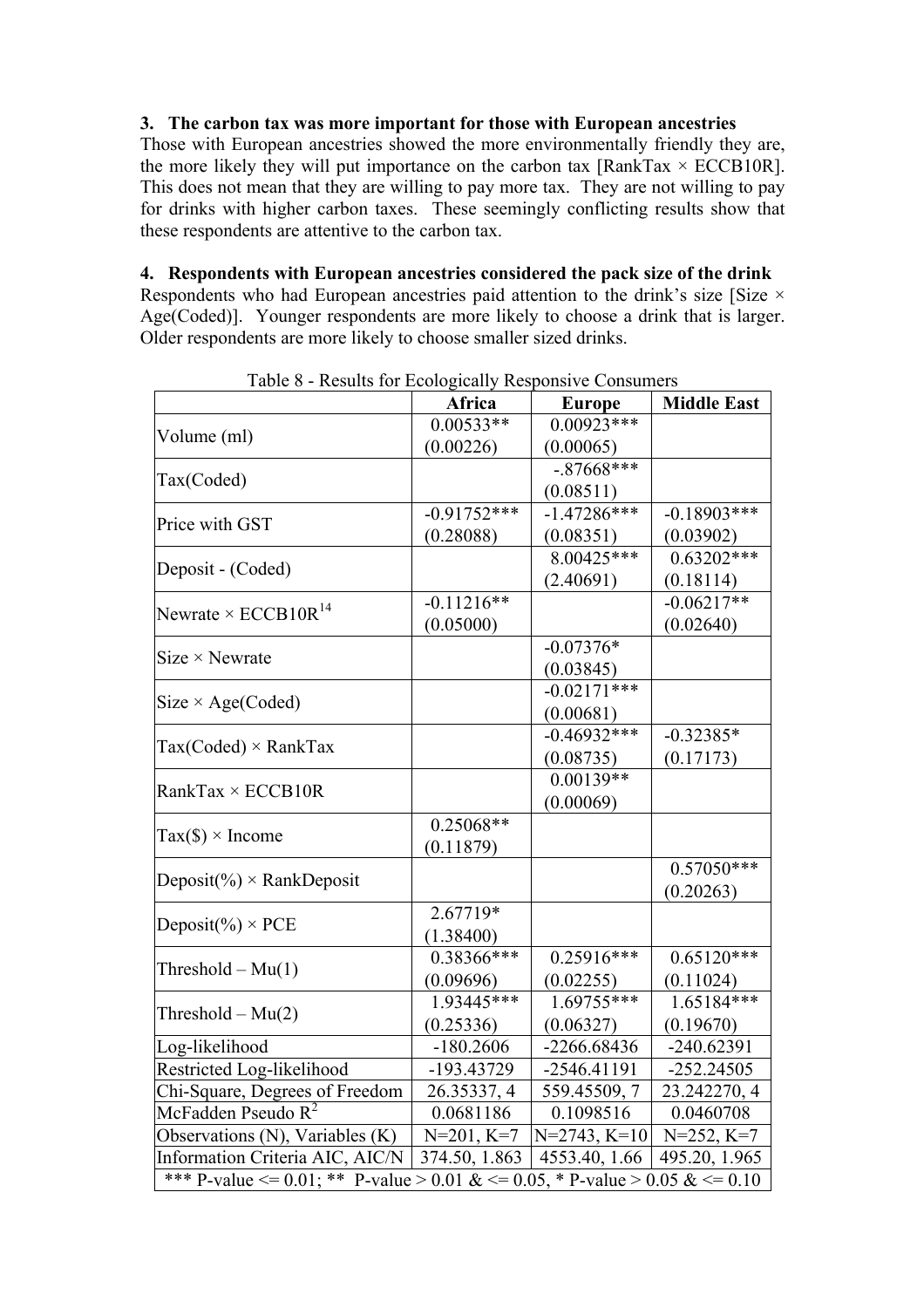## **Results for Multi-Attribute Responsive Consumers**

Respondents with Asian ancestry considered more attributes and different attitudes and current behavior influenced their choice. The presentation mentioned a few because of time constraints. Table 9 shows the results for these respondents.

#### **1. The belief in making a difference influenced their response to the deposit**

Respondents with Asian ancestry show that those who believed that their actions helps the environment will buy drinks with a deposit [Deposit(%)  $\times$  PCE]. The more important the container deposit, the more likely they will choose a drink that had one even if its share of the price was small [Deposit(%)  $\times$  RankDeposit]. The deposit by itself was significant.

|                                           | Asia                       |  |  |
|-------------------------------------------|----------------------------|--|--|
|                                           | $0.00449**$                |  |  |
| Volume (ml)                               | (0.00064)                  |  |  |
| Price with GST                            | $-0.85100***$              |  |  |
|                                           | (0.07877)                  |  |  |
| Deposit - (Coded)                         | 17.0595**                  |  |  |
|                                           | (6.8694)                   |  |  |
| Newrate                                   | $-0.62747***$              |  |  |
|                                           | (0.05268)                  |  |  |
| $Size \times$ Newrate                     | $-0.08440**$               |  |  |
|                                           | (0.04030)                  |  |  |
| Size $\times$ Age(Coded)                  | $-0.01486*$                |  |  |
|                                           | (0.00779)                  |  |  |
| $Tax(Coded) \times RankTax$               | $-0.41144***$              |  |  |
|                                           | (0.07313)                  |  |  |
| RankTax $\times$ ECCB                     | $0.00127**$                |  |  |
|                                           | (0.00063)                  |  |  |
| $Tax(\$) × Income$                        | $0.06795**$                |  |  |
|                                           | (0.03242)                  |  |  |
| Deposit(%) $\times$ RankDeposit           | 9.34677***                 |  |  |
|                                           | (3.17750)                  |  |  |
| Deposit $(\%) \times PCE$                 | 2.05285**                  |  |  |
|                                           | (1.01141)                  |  |  |
| Price $\times$ RankPrice                  | $-0.03472**$               |  |  |
|                                           | (0.01425)<br>$0.43069***$  |  |  |
| Threshold $-Mu(1)$                        |                            |  |  |
|                                           | (0.02949)<br>$1.60144***$  |  |  |
| Threshold $-Mu(2)$                        |                            |  |  |
| Log-likelihood                            | (0.00063)<br>$-2231.01154$ |  |  |
| Restricted Log-likelihood                 | -2431.23248                |  |  |
| Chi-Square, Degrees of Freedom            | 400.44187, 11              |  |  |
| McFadden Pseudo $R^2$                     | 0.0823537                  |  |  |
| No. of Observations (N) $&$ Variables (K) | $N = 2605, K = 14$         |  |  |
|                                           |                            |  |  |

Table 9 - Results for Multi-Attribute sensitive consumers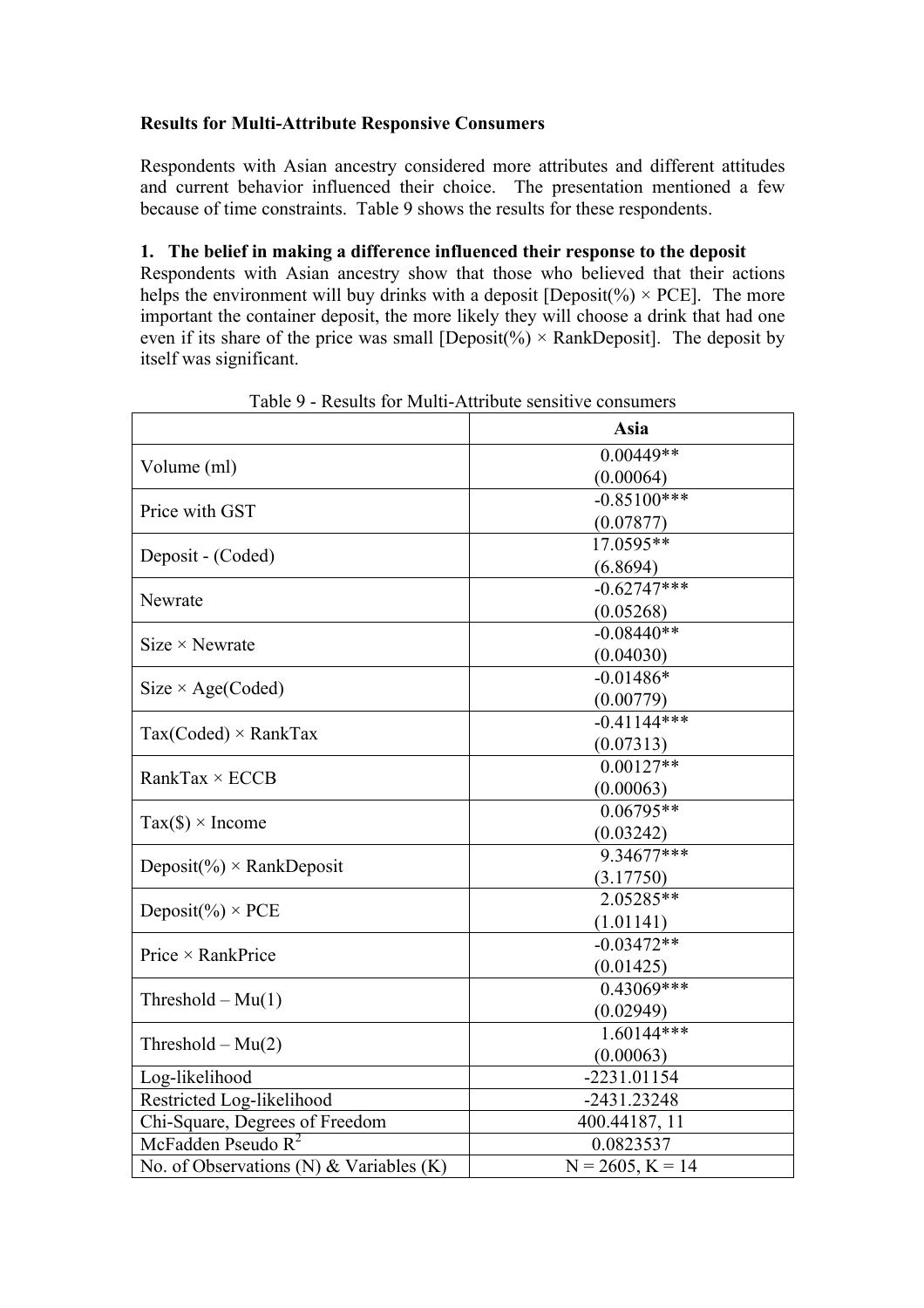| Information Criteria AIC, AIC/N                                                            | 4490.000, 1.724 |
|--------------------------------------------------------------------------------------------|-----------------|
| *** P-value $\leq 0.01$ ; ** P-value > 0.01 & $\leq 0.05$ , * P-value > 0.05 & $\leq 0.10$ |                 |

## **2. Respondents with Asian ancestry placed importance on more attribute**

Compared with others, respondents with Asian ancestries placed importance on price, carbon tax and deposit. The large proportion of respondents with Asian ancestries in the sample and the diverse cultures in this region may have contributed to this result.

## **3. The carbon tax is not significant by itself**

Respondents to whom the carbon tax is important are less likely to buy drinks that had one  $[Tax(Coded) \times RankTax]$ . Respondents with Asian ancestry are attentive towards the carbon tax. Those who are more environmentally friendly also saw the tax as important [RankTax  $\times$  ECCB]. Those with higher incomes are willing to pay the carbon tax  $[Tax(\$) \times Income]$ . They may continue to buy carbon intensive products if they can afford to pay the carbon tax.

**4. The combined effects of the carbon tax and container deposit was significant**

Respondents with Asian ancestry were less likely to purchase a drink with a high carbon tax and deposit.

## **Accuracy of the ordered logistic models**

Table 10 shows the accuracy of all the models. This table shows the models correctly classified 67% to 70% of the drinks as chosen or not chosen by the respondents. The models were not good at predicting which drinks the respondents will buy. The models did not classify any drinks in glass bottles correctly. The models predicted less than 6% of drinks in PET (plastic) and less than 11% in cans as chosen or not chosen.

|                      | Overall | <b>Glass Bottle</b> | <b>Plastic Bottle</b> | <b>Aluminium Can</b> |
|----------------------|---------|---------------------|-----------------------|----------------------|
| <b>Entire Sample</b> | 69.53%  | $0.00\%$            | 0.46%                 | 10.18%               |
| Africa               | 67.66%  | $0.00\%$            | 0.06%                 | $0.00\%$             |
| The Americas         | 67.74%  | $0.00\%$            | $0.00\%$              | $0.00\%$             |
| Asia                 | 70.21%  | $0.00\%$            | $0.00\%$              | 10.40%               |
| Europe               | 68.47%  | $0.00\%$            | 5.93%                 | 9.22%                |
| Middle East          | 67.06%  | $0.00\%$            | $0.00\%$              | 4.17%                |
| Oceania              | 69.51%  | $0.00\%$            | $0.00\%$              | 0.03%                |

Table 10 - Accuracy of the different Ordered Logistic models

## **Differences on ecological behavior**

Table 11 shows the significant variables for the regression of ECCB10. Respondents with ancestries from Africa, Asia, Europe, and the Middle East. This was a common variable for their models. The predicted values, ECCB10R was used in the ordered logit model.

The table shows environmental awareness (NEP) and beliefs in their own actions (PCE) were significant for all respondents except those with Middle Eastern ancestries. Marital status, sexual orientation and points given to people of the same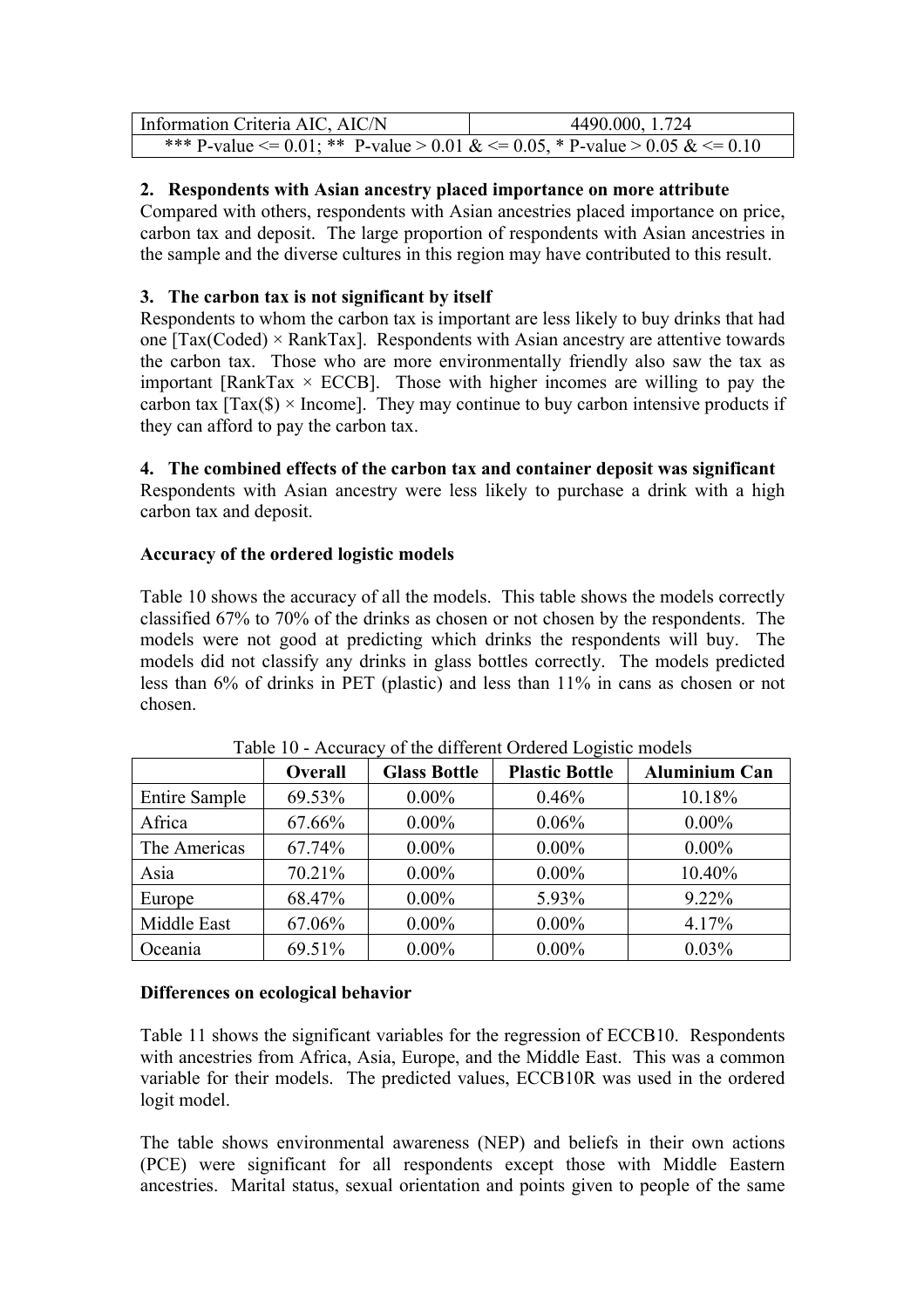heritage show people immediately close to them are influential. These variables were significant for respondents with African and European ancestry. The table shows that people who may not be immediately close to them also influenced respondents with Middle Eastern ancestries.

## **Conclusion**

Culture influences how individuals decide. Their values and people around them can influence their environmental behavior. Priorities differed across cultural groups as shown by the differences in the product attributes used. The models cannot correctly predict the drink a respondent will choose although it was good at predicting what they wouldn't choose.

| Points <sup>16</sup> given to:                                               | Africa                     | Asia       | <b>Europe</b>             | <b>Middle East</b> |  |  |
|------------------------------------------------------------------------------|----------------------------|------------|---------------------------|--------------------|--|--|
| • Marital Status                                                             | $-1.34895***$<br>(0.04822) |            |                           |                    |  |  |
| • Sexual Orientation                                                         |                            |            | $0.03505***$<br>(0.00390) |                    |  |  |
| • People of Same                                                             |                            |            | $-0.11812***$             | $-4.65764***$      |  |  |
| Heritage                                                                     |                            |            | (0.00510)                 | (0.03448)          |  |  |
| • People of Different                                                        |                            |            |                           | $0.01601***$       |  |  |
| Heritage                                                                     |                            |            |                           | (0.00466)          |  |  |
| Years Lived <sup>17</sup> $\times$                                           |                            |            |                           | $-0.00595**$       |  |  |
| Points given to                                                              |                            |            |                           | (0.00262)          |  |  |
| living in Australia                                                          |                            |            |                           |                    |  |  |
| Residuals of NEP <sup>18</sup>                                               | $-0.00100$                 | 1.97386*** | $2.20125***$              | 0.00025            |  |  |
|                                                                              | (0.028787)                 | (0.01233)  | (0.01312)                 | (0.01475)          |  |  |
| Residual of PCE <sup>18</sup>                                                | $-0.49260$                 | 1.97070*** | 2.12347***                | $-0.00546$         |  |  |
|                                                                              | (0.03148)                  | (0.01162)  | (0.01208)                 | (0.01653)          |  |  |
| No. of Observations                                                          | 3993                       | 47190      | 52272                     | 5082               |  |  |
| F-Statistic                                                                  | 261.65                     | 15064.12   | 8123.72                   | 4854.24            |  |  |
| (df1, df2)                                                                   | (3, 3990)                  | (2, 47188) | (4, 52268)                | (5, 5077)          |  |  |
| $R^2$                                                                        | 0.1644                     | 0.3897     | 0.3834                    | 0.8270             |  |  |
| Adjusted R2                                                                  | 0.1638                     | 0.3896     | 0.3833                    | 0.8268             |  |  |
| Root MSE                                                                     | 4.7500                     | 4.2761     | 4.3464                    | 2.1223             |  |  |
| *** P-value <= 0.01; ** P-value > 0.01 & <= 0.05, * P-value > 0.05 & <= 0.10 |                            |            |                           |                    |  |  |

Table 11 - Results of the regression for ECCB10

Future research would benefit from the following:

#### **1. Use responses reflecting the decision-making process as primary variables**

Literature in discrete choice experiments states analysts need to use answers about their decision-making if none of the attributes were statistically significant (Hensher, 2005). In this study, ranks or importance placed on the carbon tax, container deposit and price should not be the main variables. The results showed that this should not be the case. Different cultures will have different values. Individuals from different cultures will have different priorities.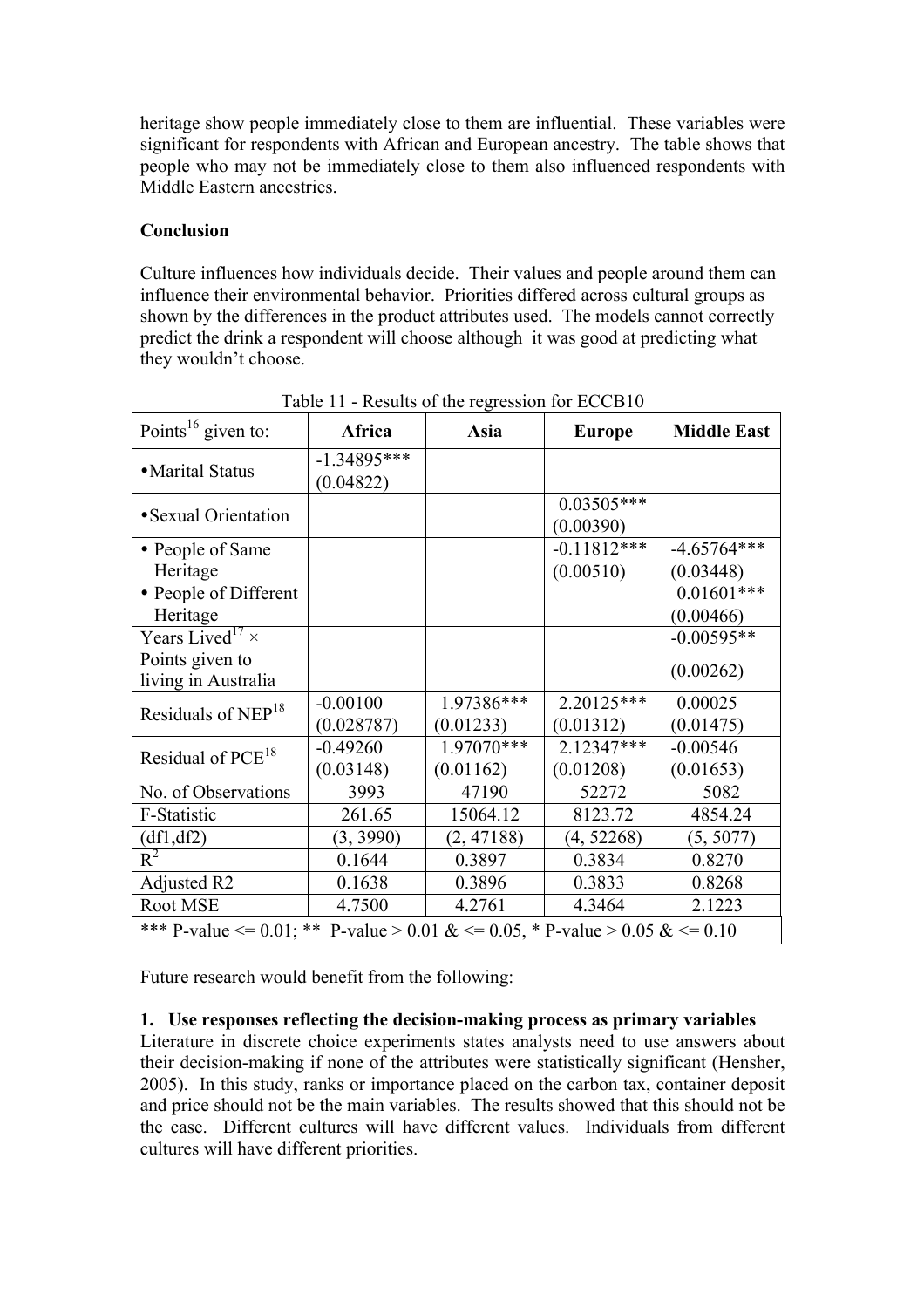## **2. Increase representation of different cultures**

The sample represented respondents with Asian and European ancestries well. This was not the case for those with ancestries from represented in the sample. This was not the case for respondents with African and Middle Eastern countries.

#### **3. Change the orientation of the models**

The estimated models were aimed at predicting which drinks the respondents are likely to choose. However, they were better at predicting the drinks that will **not be chosen,** regardless of their pack type. Future researchers should gear their models at predicting the likelihood of rejecting a drink. This will be helpful for policy analyst to determine which attributes need to be changed to discourage consumers from buying carbon intensive products.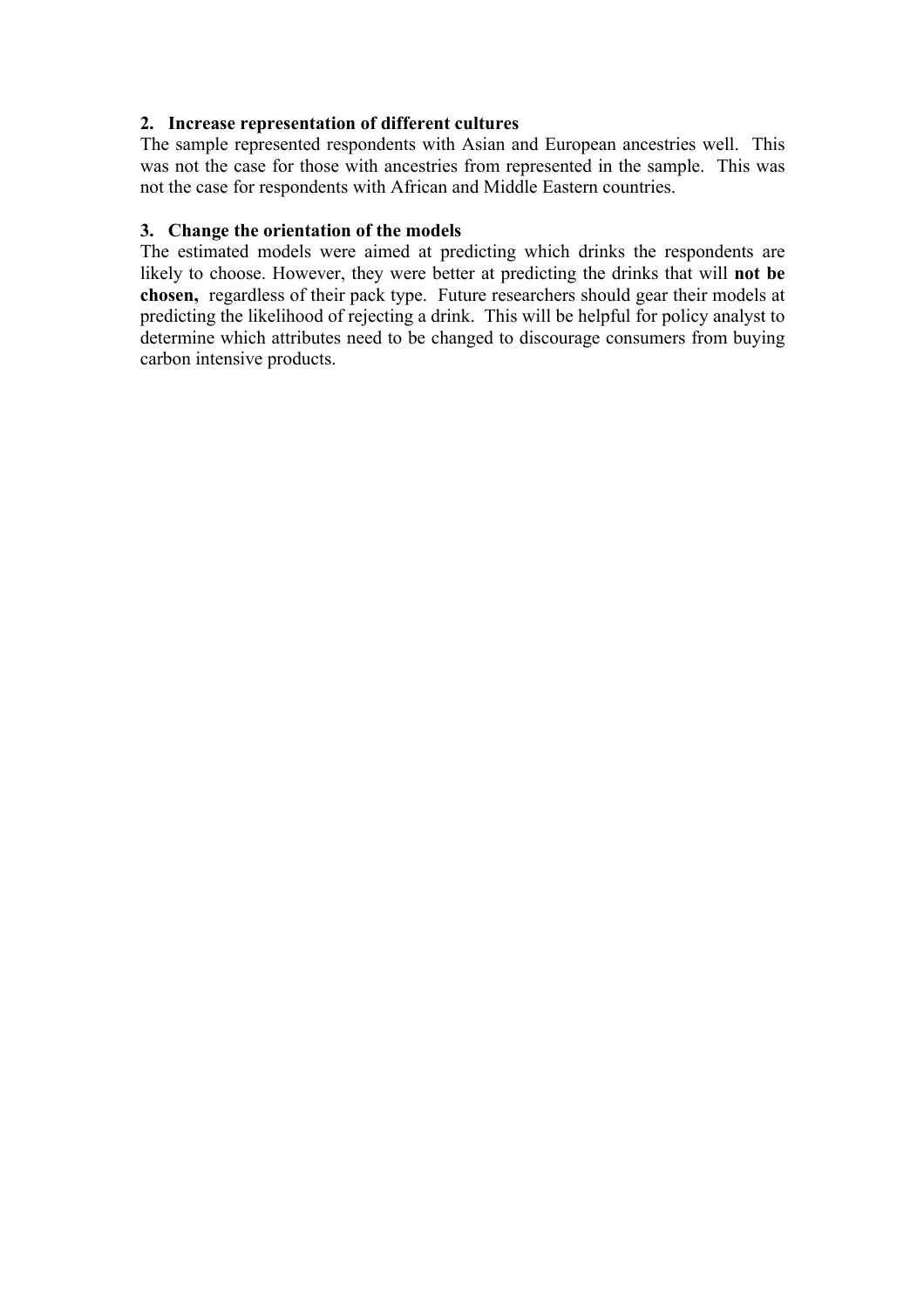#### **Footnotes**

- 1. Australian Bureau of Statsistics (www.abs.gov.au)
- 2. The sales tax in Australia is called the GST (Goods and Services Tax). It is currently at 10%. To obtain the dollar amount, the shelf price is divided by 11.
- 3. Department of Environment, Climate Change and Water NSW (http://www.environment.nsw.gov.au)
- 4. NLOGIT is a statistical software used for but not limited to Discrete Choice Modelling (www.limdep.com/products/nlogit/)
- 5. The carbon tax rate was coded as follows:  $-1(0\%)$ ,  $0(10\%)$ ,  $+1(25\%)$
- 6. The container deposit was coded as follows:  $-1(S0.00)$ ,  $+1(S0.10)$
- 7. The Newrate is meant to capture the combined effects of the carbon tax and container deposit. The variable was calculated as below. The symbol \$ indicates that the actual dollar amount was used
- 8.

$$
Newton Tax(S) + ConditionPer Depusit (\$) - (Sales Tax or GST(S))
$$
  
(Sales Tax or GST (\$))

- 9. The drink's size was coded as follows: -1(Small), +1(Large)
- 10. The age was recoded as discussed in the Methodology. Those aged 18 were coded as -11 and those aged 40 coded as +11. The codes for the other ages was obtained by adding 1 to the code of the previous age.
- 11. The relative rank of an attribute can be estimated as below where A is the number of attributes used and S is the rank given where 1 is the most important attribute to the respondent.

$$
RelativeRank = 1 - \left[ (S-1) \times \frac{1}{A} \right]
$$

12. The dollar amount of the carbon tax was calculated as below where the shelf price is the price where only the sales tax (GST) was present.

 $Tax(S) = Carbon Tax Rate (\%) \times Price with sales tax or GST (\$)$ 

- 13. The income categories used was recoded. The lowest income category received a code of -5 and the highest +5. The code of the other categories were obtained by adding 1 to the code of the income level lower than itself.
- 14. The deposit was expressed as the share of the price shown to the respondent.
- 15. Instead of using the coded value of the container deposit for Americas, its share of the price shown was used.
- 16. The forecasted values of ECCB10 was used to produce ECCB10R. The regression models used is shown on Table 11.
- 17. The variables listed are the points that the respondent gave to that item when they were asked to allocate points across items that best describe who they are today.
- 18. This is the number of years the respondent has lived in Australia. If they were born in the country, their age was used.
- 19. The scale variable NEP was highly correlated with ECCB. It could be used as an independent in a regression. A separate regression for the NEP was estimated retaining statistically significant variables. The residuals were then used instead of the NEP score to forecast the values ECCB10R. The same applied to the PCE scale variable.